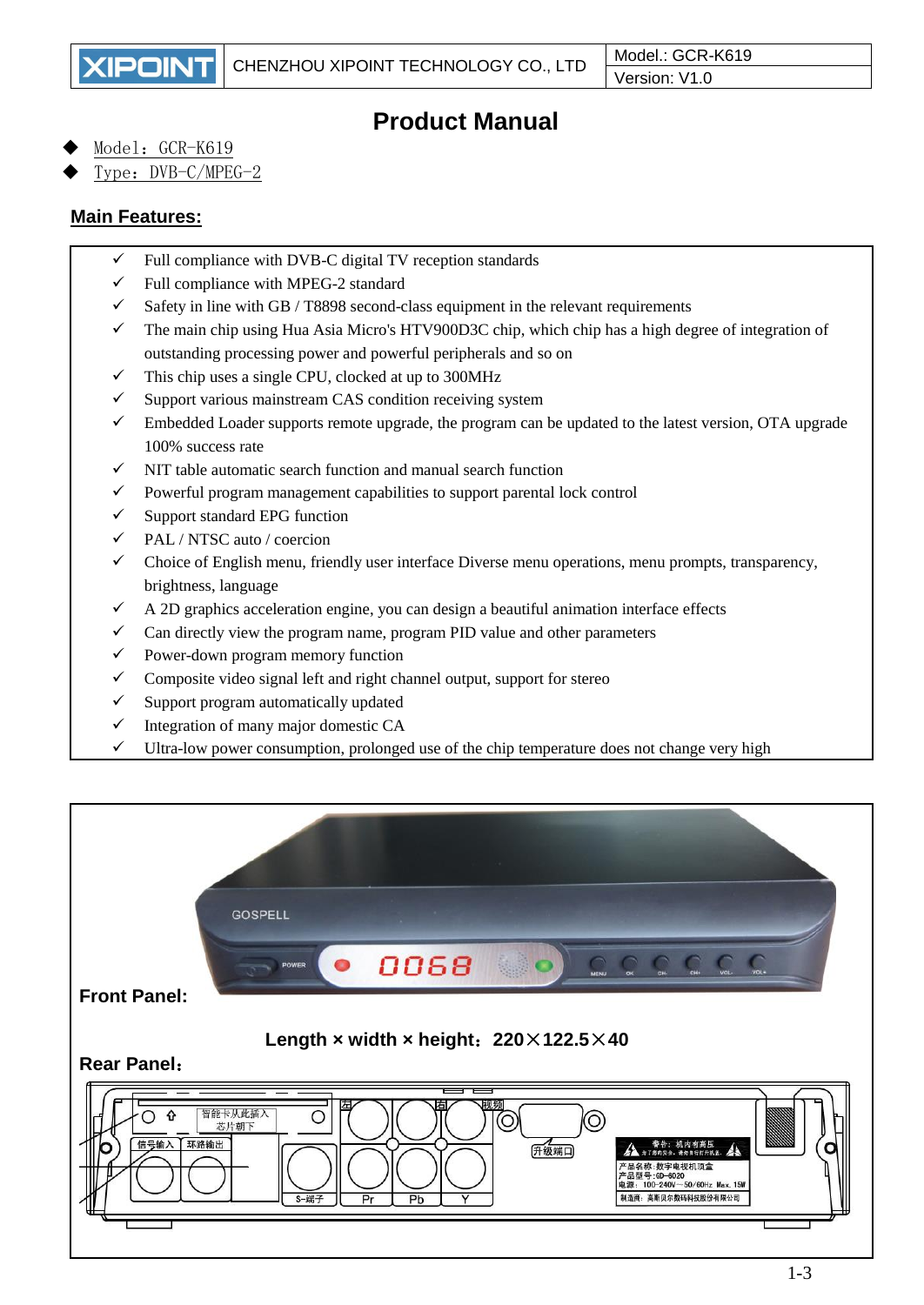# 技术规格

| <b>Chip Description:</b> |                                                                          |
|--------------------------|--------------------------------------------------------------------------|
|                          | CPU work frequency: 300MHz                                               |
|                          | Flash menmory: 4MByte                                                    |
|                          | SDRAM: 32Mbyte                                                           |
| Power:                   |                                                                          |
|                          | Input Power: AC100V $\degree$ AC240V, 50 $\degree$ 60MHz AC power supply |
|                          | Maximum power consumption: 15W                                           |
|                          | Standby power consumption: $\leq 3W$                                     |

#### **Interface Description** :

RF signal input:  $\times$  1 RF signal output:  $\times$  1 Audio and video output: composite video + YcbCr + S terminal + left and right channel output + digital audio Remote control receiver: the front panel to receive, does not support infrared expansion Data interface: RS232, for connection with peripheral devices, but also through the serial port for system software upgrades and set-top box troubleshooting Power Interface: AC100V  $\degree$  AC240V, 50  $\degree$  60MHz AC power input Smart Card Interface: ISO7816 interface standard

#### **Tuner**:

Tuner: R820C2 onboard program Receiver operating frequency range: 42-1002MHz Input signal level: 36dBuV ~ 100dBuV Input impedance: 75 ohms Frequency capture range:  $\pm$  600KHz Input reflection loss:> 8dB LO leakage: <43dBuv Support symbol rate range: 3.6-6.952MS / s Program Time Base (PCR) jitter adaptation: + 500ns **Demodulation** : Demodulation mode: DVB-C Demodulation method: 16QAM / 32QAM / 64QAM / 128QAM / 256QAM IF bandwidth: 8MHz